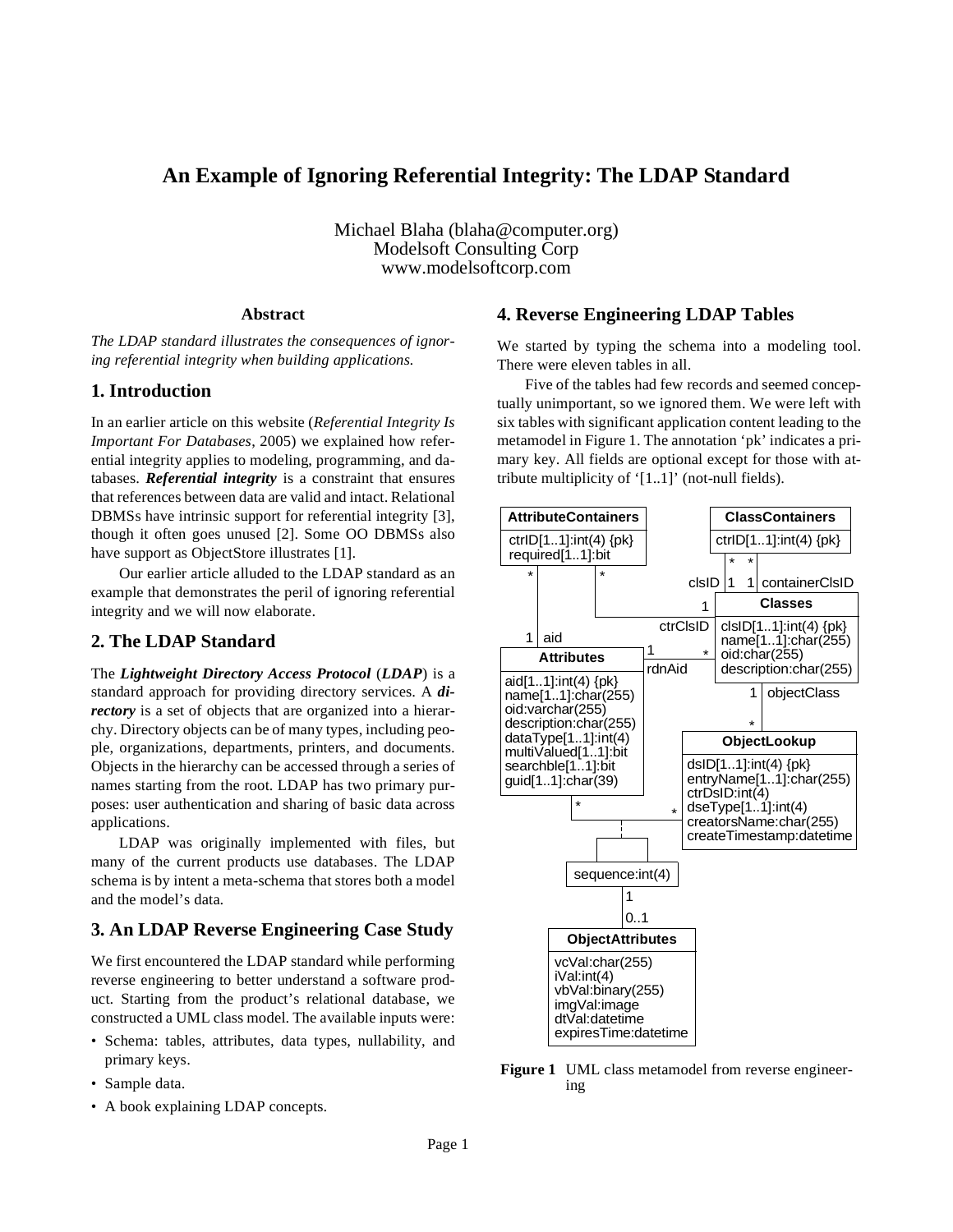The names are sufficiently clear that most of the model is self evident. *ObjectLookup* stores individual objects, each of which instantiates a class. The combination of an object and an attribute for its class leads to a series of values (*ObjectAttributes*). The containers are used for grouping attributes within classes as well as nesting classes.

We can see that *ObjectAttributes* has parallel data types (*vcVal*, *iVal*, *vbVal*, *imgVal*, and *dtVal*). Each record fills in the one field corresponding to its attribute's data type. By inspecting the data, we found that *ObjectAttributes*.*iVal* mixes integer values with object references. Therefore the metamodel cannot enforce referential integrity and has the potential for dangling references.

Our concern about dangling references is not an academic curiosity. During the reverse engineering, we were learning about LDAP for the first time. For context, we studied a book about the standard. One of the chapters covered LDAP exception handling for bad references. The entire chapter could have been avoided if the standard had paid attention to referential integrity.

Note that our criticism pertains to the standard and not to the product that we studied. The product faithfully implements the standard, warts and all.

### **5. Reverse Engineering LDAP Data**

Next, we looked at the data that is stored in the LDAP tables and built the model in Figure 2. The boxes denote classes and the arrows show parent-child relationships.

The database has 34 records for the *Classes* table of Figure 1. Figure 2 is a subset of the full model and shows 25 of these classes. Figure 2 does not show attributes for the classes which came from the *Attributes* table. The relationships in *ClassContainers* let us determine the parentchild couplings as the arrows indicate.

Consider the *referral* class of Figure 2. This class has three parents—*top*, *organization*, and *organizationalUnit*. Some referral objects have an *ObjectAttributes.iVal* field that refer to a *top* object. Others have an *iVal* field that refer to *organization* objects. The remainder have an *iVal* field that refer to *organizationalUnit* objects. LDAP forces data into a hierarchy—each object has at most one parent. The model for the data is a network as the objects of a child class may belong to various parent classes.

The LDAP hierarchy cannot properly represent relationships across the levels. Thus many-to-many relationships are assigned a participating class as a parent and the other related class is unenforced. For example, a *meeting-Participant* is a child of *meeting*. Presumably, the *meeting-Participant* also relates to *rtPerson*, but the LDAP data omits this. Once again referential integrity is not enforced with the potential for corrupt references.



Figure 2 UML class model after reverse engineering

## **6. Conclusion**

The LDAP standard has flawed referential integrity in two ways:

- **Metamodel**. Object references are overloaded onto integer values. As a result, it is not possible to enforce object references.
- **Model**. LDAP forces data into a strict hierarchy. Such an architecture breaks down for many-to-many relationships which intrinsically have two parents. LDAP enforces one of the parents and is lax with the other.

These flaws are part of the LDAP architecture and occur regardless of the delivery platform (files, relational databases, object databases), and regardless of the implementing vendor (as long as the vendor follows the standard).

The referential integrity flaws are ironic for our example. LDAP degrades references even though the underlying relational database can readily support them.

One might ask why the LDAP standard omits support for referential integrity. Might the lack of referential integrity be a deliberate omission in return for the simplicity of a hierarchy? Such a trade-off might be the case, but we suspect not. Most likely the initial LDAP designers did not think beyond the confines of a file. As the standard grew in popularity and was implemented on databases, the architecture was trapped by its origins.